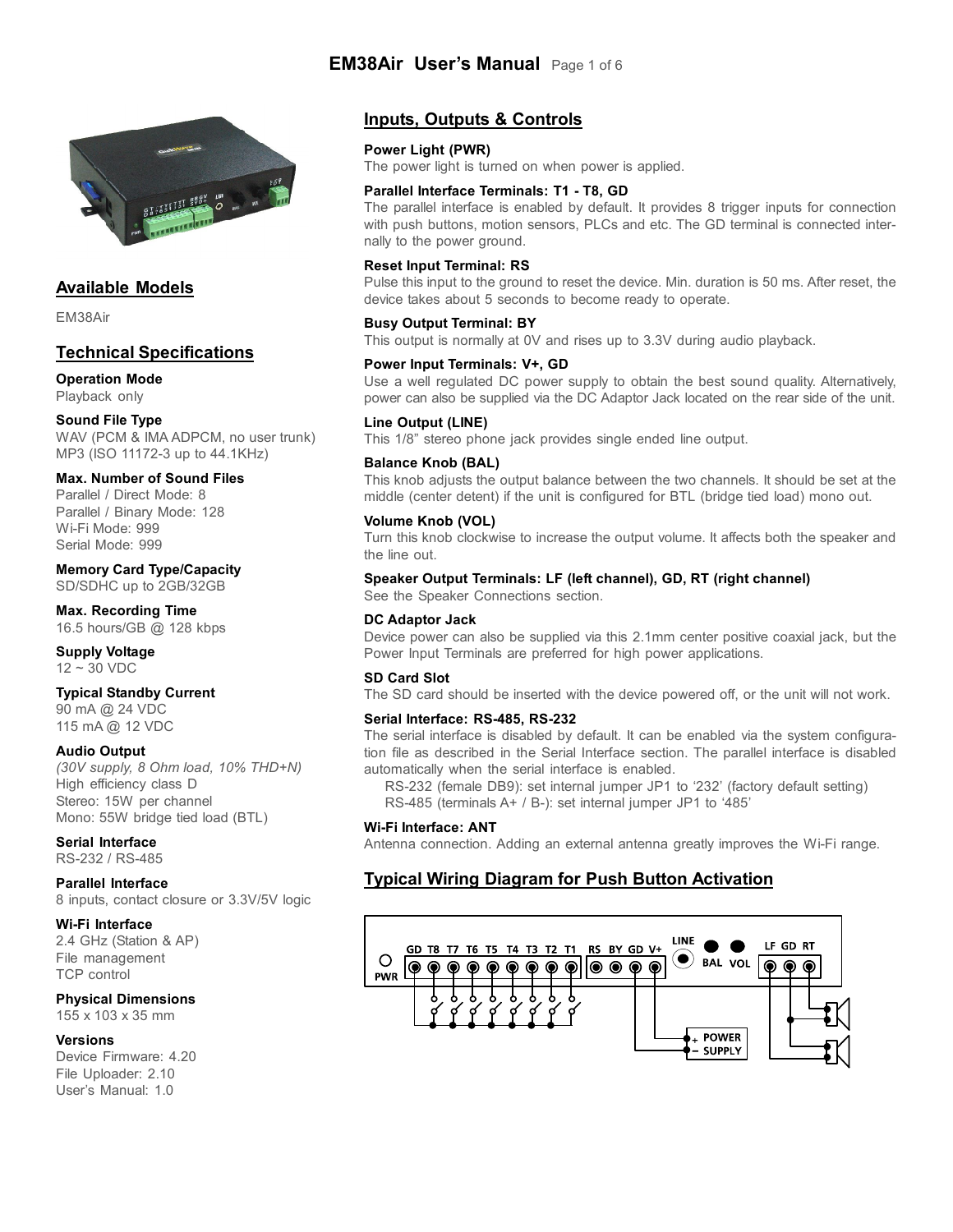# **Speaker Connections**

# **Regular Stereo Virtual Surround Stereo**



The left channel is internally inverted therefore the left speaker must be connected backwards for regular stereo output.

# **Regular Mono BTL Mono (4X Output Booster)**



BTL mono is used to boost output power with low supply voltage. Do not use speakers of impendance lower than 8 Ohms to avoid overloading the internal power amplifier.

# **File Number Assignment**

Every audio file needs to be assigned a unique file number for identification purpose. The file number must be 3 digits long and within the following range:

For Direct Trigger:  $001 \sim 008$ For Binary Trigger:  $001 \sim 128$ For Serial Mode:  $001 \sim 999$ For Wi-Fi Mode: 001 ~ 999

The assignment is as simple as adding the file number to the beginning of the original filename, e.g. "001mysound.mp3".

# **Background Music**

There is an easy ways to play background music (BGM) automatically when the device is idle. Just copy the BGM file(s) to the memory card and name them A01.mp3, A02.mp3 ... up to A99.mp3. The files will automatically play and cycle through the list. However, file numbering must start from A01 and be consecutive.

When the background music resumes to play after interruption, it will pick up from where it left off.

High bitrate audio files should be used for background music or a popping noise may occur when the playback advances from one file to the next.

# **Device Configuration File**

By default, the device works in the following modes if no configu ration file is found:

*Control Interface: Parallel Trigger Mode: Direct Playback Mode: Non-Interruptible*

To operate the device in any other modes, create a plain text file called "MODE.TXT" and enter the following letters.

# **To Enable The Parallel Interface**

First Letter: Parallel Trigger Mode

 $D = Direct$ 

 $B = Binary$ 

Second Letter: Parallel Playback Mode  $N = Non-interruptible$ 

 $I =$  Interruptible

### **To Enable The Serial Interface**

00 = RS-232 Mode (internal jumper JP1 set to '232')

- $01 \sim 98$  = RS-485 Mode (internal jumper JP1 set to '485')
	- \* This 2-digit number becomes the device's RS-485 serial ID. Make sure it's unique.

The default baud rate (9600) can be changed by adding the desired baud rate after the serial ID. Supported baud rates are: 9600, 19200, 28800, 38400, 57600, and 115200.

#### **To Enable The Wi-Fi Interface**

The Wi-Fi interface is always enabled for file management. To enable its TCP control, enter a single letter T.

# **Configuration Examples**

- DI = Parallel Interface, Direct, Interruptible
- BN = Paralle Interface, Binary, Non-interruptible
- 00 = Serial Interface, RS-232 Mode, 9600 Baud
- 68,19200 = Serial Interface, RS-485 Mode, ID 68, 19200 Baud
- T = Wi-Fi Interface, TCP Control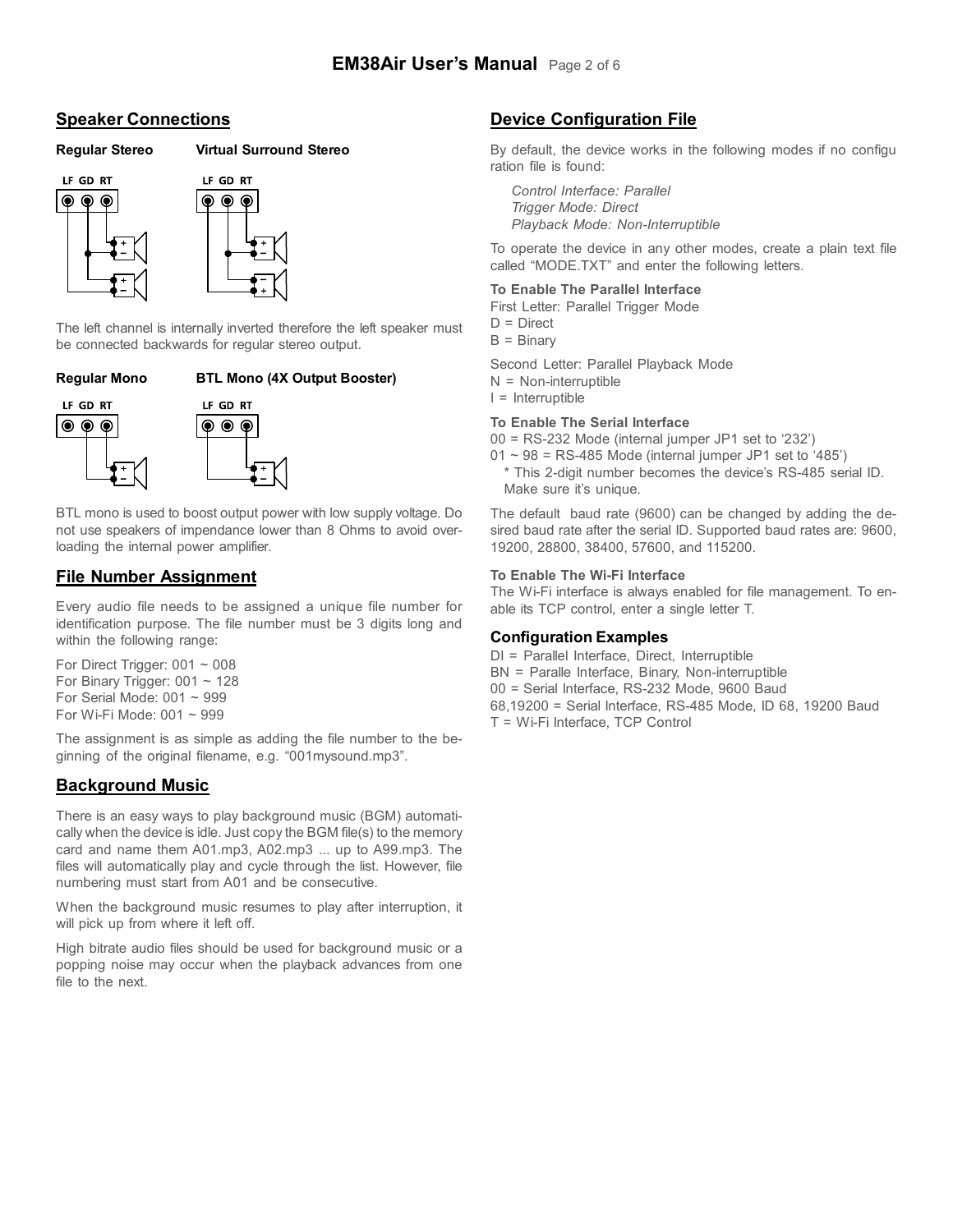# **The Parallel Interface**

The parallel interface allows the device to be triggered by a variety of mechanisms such as push buttons, motion sensors, PLCs and etc. The following operation modes can be enabled via the device configuration file MODE.TXT - see the **Device Configuration File** section for details.

# **Parallel Trigger Modes**

Parallel trigger modes define how the inputs are to be triggered.

#### **Direct Trigger (default)**

In this mode each input directly triggers a corresponding file: T1 for File 001, T2 for File 002, ......, T8 for File 008.

A trigger is valid if the input is shorted to the ground for at least 50 ms. The inputs are prioritized from T1 (the highest) to T8 (the lowest). However, it does not mean a higher priority input can interrupt a lower one. It only means that if multiple triggers are applied at the same time, the highest priority wins.

#### **Binary Trigger**

In this mode inputs T7 (MSB) to T1 (LSB) are used to form a binary number ranging from 0000000, 0000001, 0000010, ... to 1111111. An input is considered to be '0' if it's driven to 0V, and '1' if it's either undriven or driven by a signal of 3V or higher (do not exceed 40V).

After the binary number is formed on T7 to T1, pulse T8 to 0V for at least 50 ms to complete the trigger. Number 0000000 triggers file 128, 0000001 triggers file 001, 0000010 triggers file 002, ... and 1111111 triggers file 127.

#### **Parallel Playback Modes**

Paralle playback modes define how the playback is to proceed.

#### **Non-interruptible Playback (default)**

The file is played once per trigger, and not interruptible except by the hardware reset. Looping is possible by applying a constant trigger on the input.

#### **Interruptible Playback**

The file is played once per trigger, and interruptible by a later trigger on any input but itself. Looping is possible by applying a constant trigger on the input.

# **Testing the Parallel Interface**

- Rename a WAV/MP3 file to 001 and copy it onto an SD card.
- Insert the SD card into the device with the power turned off.
- Connect a momentary push button between T1 and GD.
- Turn on the device.
- Press the button and, if file 001 starts to play, the test is good.

# **Trouble Shooting Checklist**

- Power light is on.
- Audio files are of supported types and numbered correctly.
- The SD card is inserted with the device powered off.
- Operation mode is configured properly in MODE.TXT.
- The triggering mechanisms are known good.
- Speaker volume is turned up.
- Speakers are know good and connected correctly.

# **The Serial Interface**

The serial interface consists of a female DB9 connector for RS-232, and a 2-position screw termina for RS-485. To use RS-485, the internal jumper JP1 must be moved from the default '232' setting to the '485' setting.

See the **Device Configuraion File** section on how to enable the serial interface. When the serial interface is enabled, the parallel interface is automatically disabled.

On the RS-232 connector, only three pins are used:

 $Pin 2 = RX$ 

 $Pin 3 = TX$ 

Pin 5 = Ground

On the RS-485 connector:

 $A+ = A$  Terminal B- = B Terminal

For RS-232 applications, the unit (a DCE device) is connected to a DTE device (such as a PC) with a regular serial cable (not null modem). For RS-485 applications, up to 32 units, each assigned with a unique device ID, can be daisy chained together with a 2 wire cable.

The **Default Hardware Communication Parameters** are:

*Baud Rate = 9600 (changeable) Data Bits = 8 Parity = None Stop Bits = 1 Flow Control = None*

The software protocol is the same for both RS-232 and RS-485 except that the addressing step is omitted for RS-232.

For RS-485, each command is preceded with a header consisting of a letter A followed by a binary byte euqal to the device ID. For RS-232 this header is omitted.

#### **Testing the Serial Interface**

Create a plain text file called "MODE.TXT" on the flash card. Enter only two characters in the file: 00 for RS-232 test, 66 for RS-485 test (66 becomes the device ID).

Rename a WAV/MP3 file to 001 and copy it onto the SD card.

Connect the device with the DTE (PC) and power it up. Run the serial communication program of your choice on the DTE. Create a new connection with the default hardware communication parameters described above, and send the following command.

| For    | DTE Sends   | <b>Player Responds</b> |
|--------|-------------|------------------------|
|        |             |                        |
| RS-232 | <i>FOO1</i> | f001                   |
| RS-485 | ABF001      | f001                   |

The test is good if file 001 starts to play.

Note that we sent B as the device ID since the ASCII code of letter B is 66 - the number we entered in the MODE.TXT file.

# **Trouble Shooting Checklist**

- Power light is on.
- Audio files are of supported types and numbered correctly.
- The SD card is inserted with the device powered off.
- Operation mode/baud rate are configured properly in MODE.TXT.
- Internal jumper JP1 set to the proper setting (RS-232/RS-485).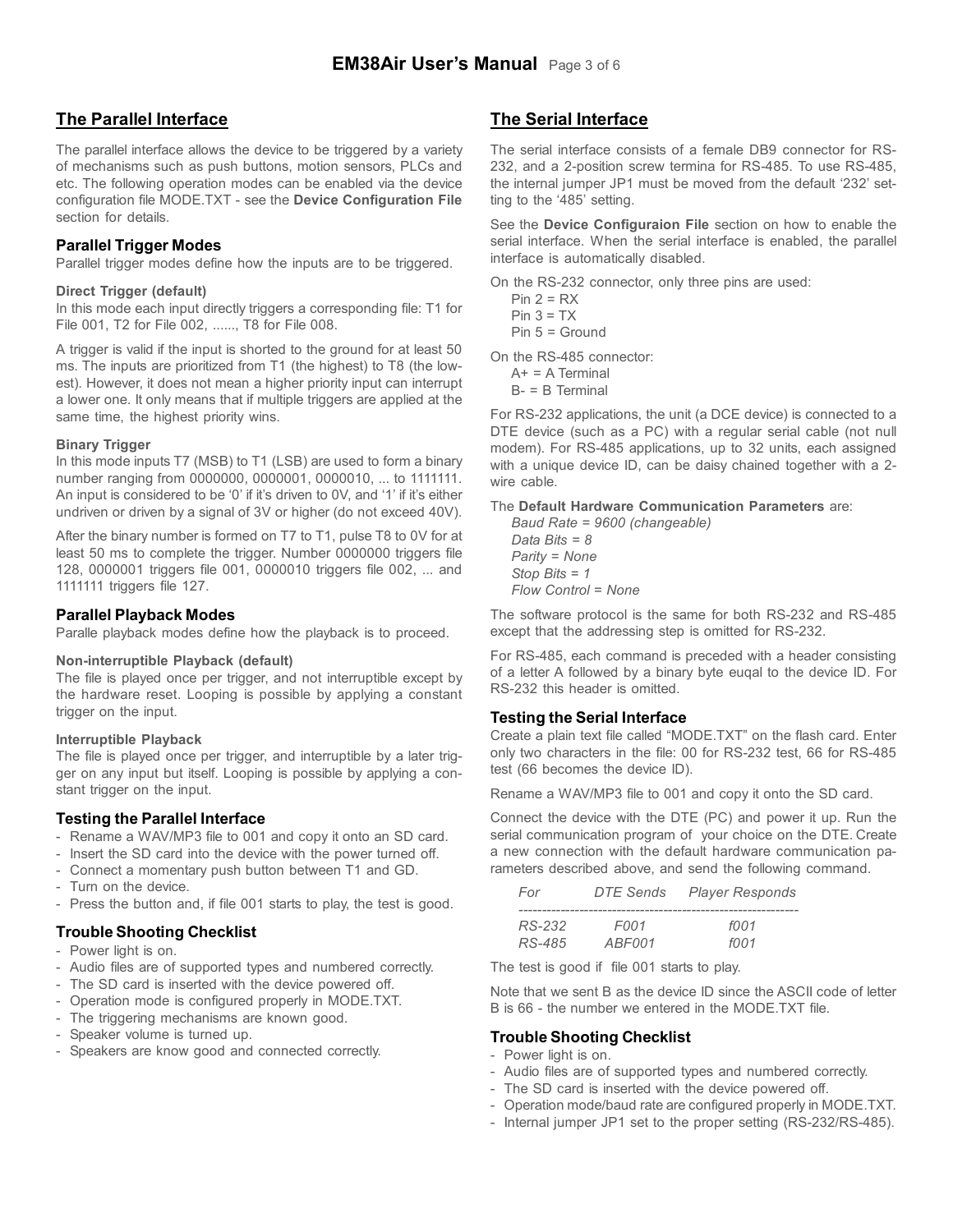# **The Wi-Fi Interface**

The device operates in two different Wi-Fi modes simultaneously:

#### **AP Mode**

The AP Mode allows the device to be configured wirelessly (**Wi-Fi Configuration Method #1**). Alternatively Wi-Fi configuration can also be done on the SD card directly (**Wi-Fi Configuration Method #2 and #3**).

### **Station Mode**

The Station Mode allows the device to connect with a LAN (and the Internet if applicable) via a Wi-Fi router for remote file managment and/or TCP control. The file management is always enabled, which means one can remotely list/delete/upload files even if the device is operating in the parallel or the serial mode.

However, the TCP control needs to be enabled in the MODE.TXT and cannot operate along with the parallel or the serial mode. The TCP control supports the same command set as the serial mode.

# **Testing the TCP Control**

- Refer to **Wi-Fi Configuration** and configure the device.
- Open a session with a third party TCP tester such as NetAssist.
- Select the "TCP Client" protocol.
- Set the "Host Address" and the "Host Port" to that of the device.
- Make the connection click [Connect].
- Send "F001" in the ASCII format.
- The test is good if the audio file starts to play.

# **Trouble Shooting Checklist**

- Power light is on.
- Audio files are of supported types and numbered properly.
- The SD card is inserted with the device powered off.
- The device is configured correctly.
- For TCP control, MODE.TXT contains the letter T.
- Add an external antenna for longer Wi-Fi range.

# **Serial & Wi-Fi TCP Commands**

The serial mode and the Wi-Fi TCP control support the same set of commands.

# **Play File**

DTE Sends: F### (### is the three-digit file number) Device Returns: f### (the file number)

If the file exists, it will be played once. The command is ignored if the file does not exist. The Error Code is returned if the device is playing/pausing.

# **Loop File**

DTE Sends: L### (### is the three-digit file number) Device Returns: ### (the file number)

If the file exists, it will be played repeatedly. The command is ignored if the file does not exist. The Error Code is returned if the device is playing/pausing.

# **Stop Playback**

DTE Sends: S Device Returns: s

The system will stop the current playback (playing/pausing). The command is ignored if the device is not playing/pausing.

# **Pause Playback**

DTE Sends: P Device Returns: p

The command is ignored if the device is not playing. When the device is pausing, its Busy output is still active.

# **Resume Playback**

DTE Sends: R Device Returns: r

The command is ignored if the device is not pausing.

# **Busy?**

DTE Sends: B Device Returns: b (if playing/pausing), s (otherwise)

# **Command Timeout**

The device will time out if a complete command is not received within 3 seconds of initial transmission. In this case an error code to be returned as described below.

# **Error Code**

The device will return an 'e' if an invalid/incomplete command is received, or if a valid command is received at the wrong time, e.g. a Play File command received when the device is playing/pausing.

# **Command Broadcast**

Address code 99 can be used to broadcast commands to all units on the RS-485 bus. In this case no device will return anything in order to avoic bus conflict. Therefore one will not be able to know if any device actually received and executed the command.

Command broadcast is usually used to make multiple units start playing at the same time for synchronization purposes. However, due to clock variation in each unit, the playback may still gradually go out of sync over time when playing a lengthy file.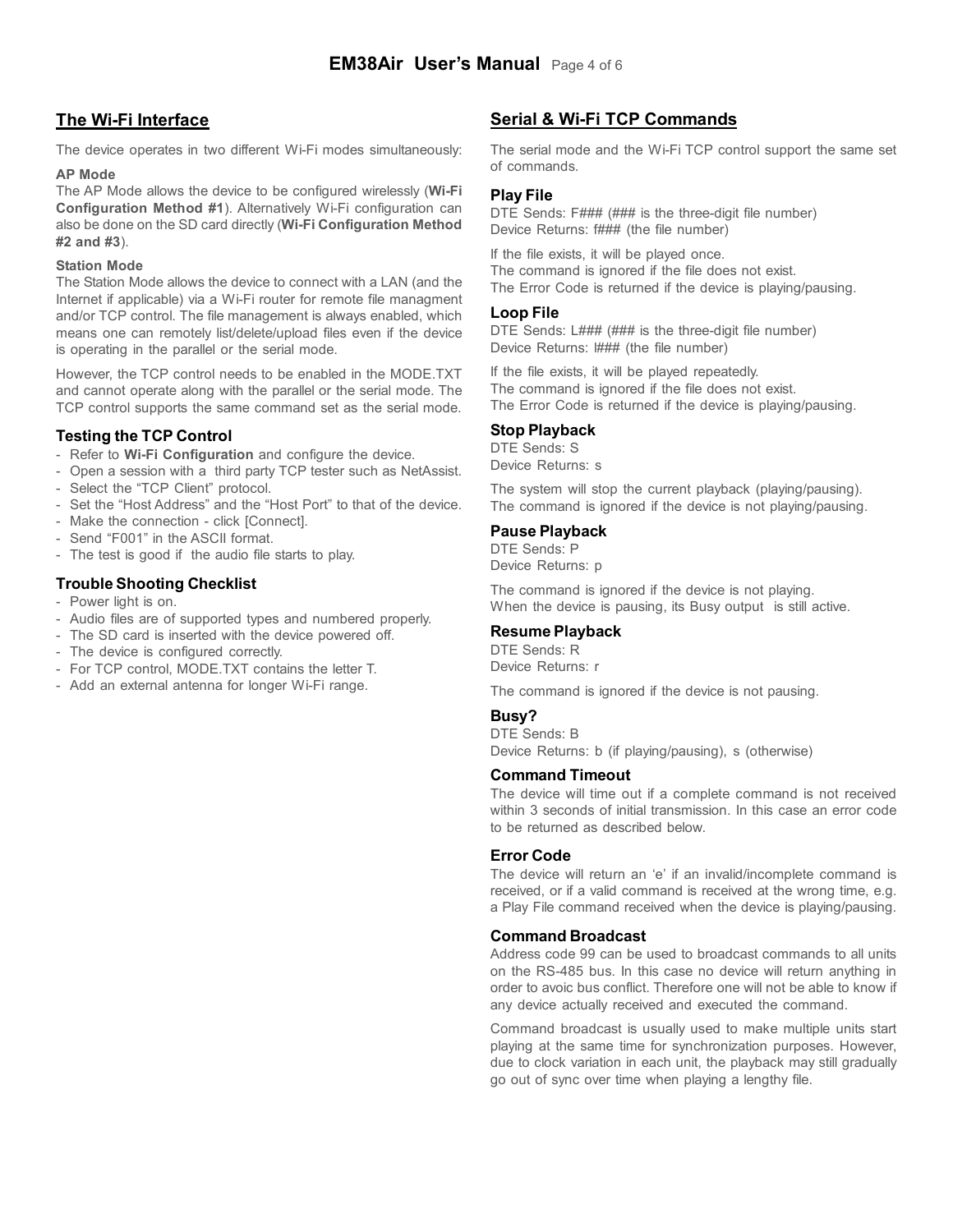# **Wi-Fi Configuration**

The Wi-Fi configuration is stored in a file named DEVICE.INI on the SD card, not to be confused with the MODE.TXT file which stores the non-Wi-Fi configuration.

# **Wi-Fi Configuration Method #1**

The device will stop normal operation during the configuration.

Use a Wi-Fi equipped PC to find and connect with em38air-ap (AP SSID). The default password is 12345678. Ignore any message saying the Internet connection is unavailable.

Open a web browser and go to http://192.168.1.99. Log in with User Name: em38air, Password: 1234.

| <b>Field Name Value</b>  |                       |  |
|--------------------------|-----------------------|--|
| Device IP                | 192.168.1.101         |  |
|                          | NetMask 255.255.255.0 |  |
| Gateway                  | 192.168.1.1           |  |
| <b>DNS</b>               | 8.8.8.8               |  |
| Web UserName             | em38air               |  |
| <b>Web Password</b>      |                       |  |
| Update UserName          | em38air               |  |
| <b>Update Password</b>   |                       |  |
| WiFi SSID                | ELETECH-Zyxel         |  |
| WiFi Password            |                       |  |
| <b>AP SSID</b>           | em38air AP            |  |
| <b>AP</b> Password       |                       |  |
| AP IP                    | 192.168.1.99          |  |
| <b>AP</b> NetMask        | 255.255.255.0         |  |
| <b>AP</b> Gateway        | 192.168.1.99          |  |
| <b>GMT</b> Offset        | 480                   |  |
| Day Light Saving         | $\overline{0}$        |  |
| <b>TCP Command Port</b>  | 55555                 |  |
| <b>TCP</b> Transfer Port | 55556                 |  |
| NTP Server               | asia.pool.ntp.org     |  |
| Quit                     | Save                  |  |

# **EM** - 38Air Parameters

# **Device IP / NetMask / Gateway / DNS**

For the Station Mode. Be sure the Device IP is available on the target LAN.

**Web UserName / Web Password (default: 1234)**

For all web login other than the **EM38Air File Uploader** app. Default Web UserName: em38air Default Web Password: 1234

**Update UserName / Update Password**

For the **EM38Air File Uploader** app login only. Default Update UserName: em38air Default Update Password: 1234

# **WiFi SSID / WiFi Password**

For the Station Mode Wi-Fi router connection.

# **AP SSID / Password / IP / NetMask / Gateway**

For the AP Mode. Default AP SSID: em38air\_AP Default AP Password: 12345678

**GMT Offset / Day Light Saving / NTP Server** These settings are unused for now.

# **TCP Command Port / TCP Transfer Port**

These settings are usually left unchanged.

Make necessary changes and click **[Save]**. The device will automatically reset itself and make the new settings effective.

Click **[Quit]** to abort the operation. The device will automatically reset itself and the old settings will be unchanged.

# **Wi-Fi Configuration Method #2**

This method is done on the SD card directly, providing a way to configure multiple units quickly.

Install and run the "EM38Air Parameters" app on a Windows 7 (or higher) PC.

| <b>Target Disk</b><br>$G:\setminus$ | $\checkmark$             | Refresh |
|-------------------------------------|--------------------------|---------|
| IP                                  | <b>AP SSID</b>           |         |
| Net Mask                            | AP Password              |         |
| Gateway                             | AP IP                    |         |
| <b>DNS</b>                          | <b>AP Net Mask</b>       |         |
| <b>Web User Name</b>                | AP Gateway               |         |
| Web Password                        | <b>GMT Offset</b>        |         |
| <b>Update User Name</b>             | Daylight Saving          |         |
| <b>Update Password</b>              | <b>TCP Command Port</b>  |         |
| <b>WiFi SSID</b>                    | <b>TCP Transfer Port</b> |         |
| WiFi Password                       | <b>NTP Server</b>        |         |

Click **[Default]** to load factory default settings, or **[Read From SD]** to load existing settings on the SD card.

Make necessary changes.

Select the target removable disk (click **[ReNew]** to refresh the list if necessary). Click **[Save To SD]** to save to the SD card, or **[Save to HDD]** to save to a hard drive.

# **Wi-Fi Configuration Method #3**

If a DEVICE.INI file created previously contains the desired configuration data, simply copy it to the SD card.